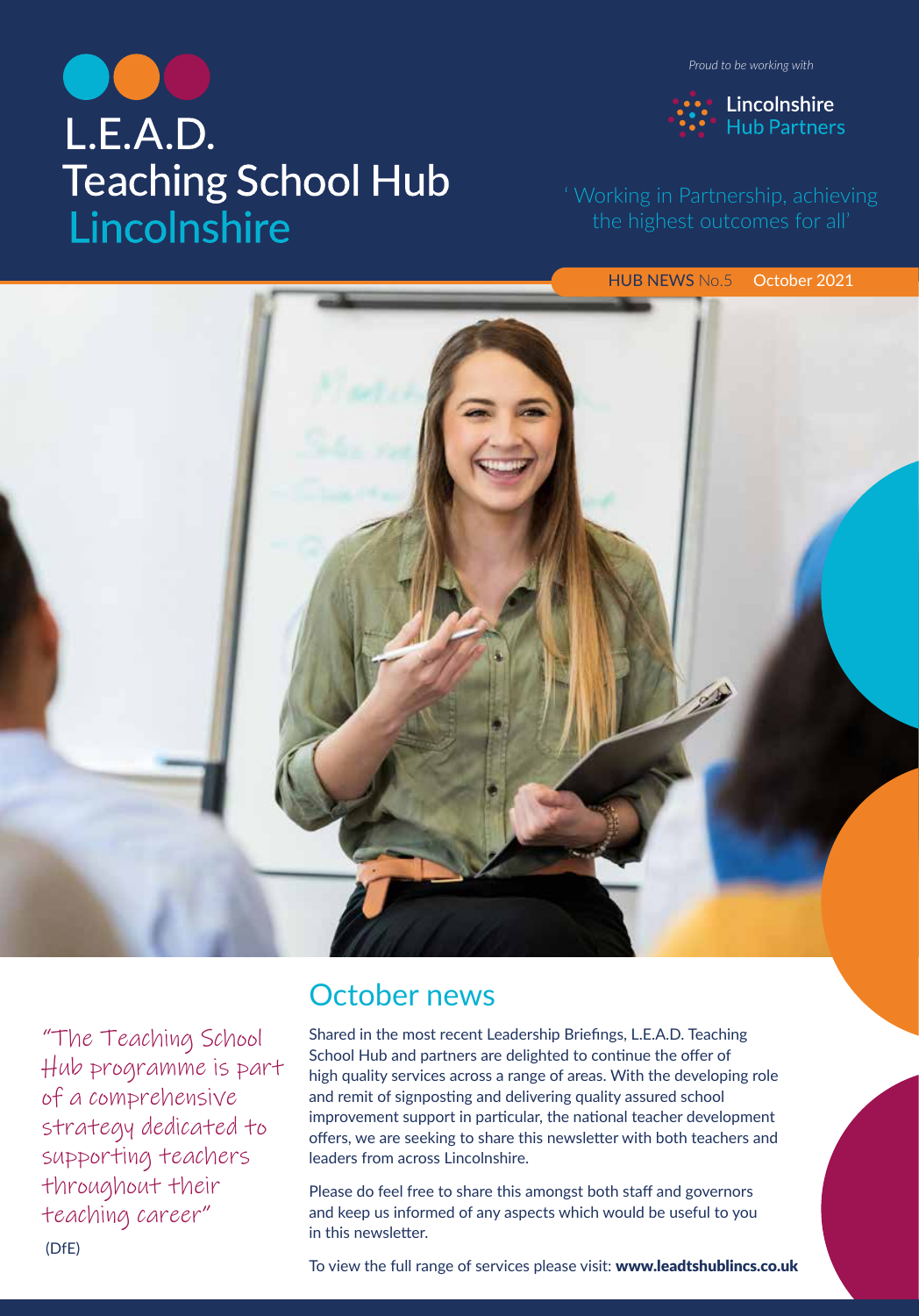

# SECURE YOUR PLACE NOW!

APPLICATION DEADLINE for the NOVEMBER COHORT **17th OCTOBER 2021**

# Specialist NPQs

| Area: | <b>Specialist NPQ in Leading Behaviour &amp; Culture</b>               |
|-------|------------------------------------------------------------------------|
|       | Aspect: This is for teachers who may have responsibilities for leading |
|       | behaviour and/or supporting pupil welfare in their school.             |

### Area: Specialist NPQ in Leading Teacher Development

Aspect: This is for teachers who may have responsibilities for leading the development of other teachers in their school. They may have responsibilities for the development of all teachers across a school or specifically teachers who are early in their career.

### Area: Specialist NPQ in Leading Teaching (& Curriculum)

Aspect: This is for teachers who may have responsibilities in leading teaching in a subject, year group, key stage or phase.

# Leadership NPQs

### Area: Leadership NPQ: Senior Leader

Aspect: This qualification is for leaders that are or are aspiring to be a senior leader with cross school responsibilities.

### Area: Leadership NPQ: Head teacher

Aspect: This is for leaders that are or aspiring to be a head teacher or head of school with responsibility for leading a school.

### Area: Leadership NPQ: Executive Leadership

Aspect: This qualification is for leaders that are or are aspiring to be an executive or MAT CEO role with responsibility for leading several schools.

# What is in it for your School/Academy?

- NPQs are fully funded for a number of programmes, with no cost to your school
- Retention and development of the staff team and skill set
- Succession planning and the development of specialists
- The latest research and input in relation to specialist areas of leadership
- Enhancing the staff team to better outcomes for pupils
- Ofsted focus on ECTs will be addressed via the leading Teacher development programme.

### www.leadtshublincs.co.uk





Education <u>)</u>evelopment ust

Department Education



**Monday** 11th October 4pm-4.45pm

Developing leaders and teachers to make a positive difference for Lincolnshire pupils

To apply for an NPQs/ Attend the free event [to find out more](https://www.leadtshublincs.co.uk/page/?title=NPQ+Programmes&pid=23)  CLICK HERE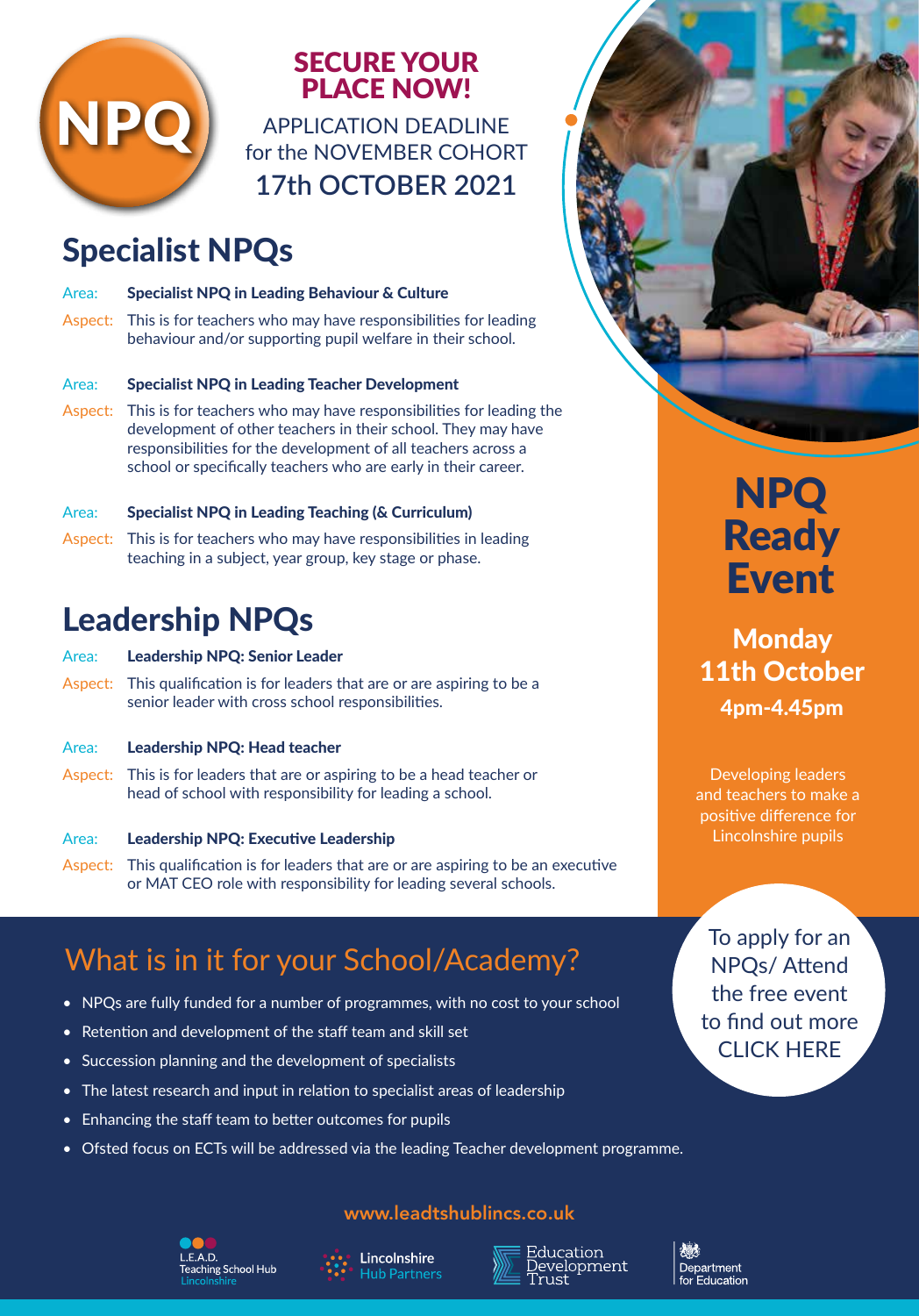

# Early Careers Framework

L.E.A.D. Teaching School Hub and partners are delighted to share the most [recent news relating to ECTs. Over 253 Mentors have accessed their first fac](https://www.leadtshublincs.co.uk/page/?title=ITT%2FEarly+Career%2FAB&pid=7)e to face training session across Lincolnshire. The feedback from these sessions was consistently 100% good or better, with a significant proportion of participants indicating that the training was '*informative and useful*.'

Thank you to those who attended, we look forward to continuing the journey together to ensure that the very best support is given to ECTs across Lincolnshire.

Further Information about ECF and AB Services CLICK HERE

# CPD

# Curriculum Hubs .[..under the spotlight this m](https://www.leadtshublincs.co.uk/page/?title=RSHE+Hub&pid=34)onth



L.E.A.D. Teaching School Hub continues to work closely with a range of partners. This includes DfE Curriculum Hubs and the Research School. Each month there will be a 'spotlight' focus on one Curriculum Hub to share the latest news in greater detail. All other Curriculum Hubs will still have their full offer and expertise represented on the website link below.

### This months focus is the DfE RSHE Hub.

The latest news via the DfE has revealed that *'staff in 4/5 schools' have still not received appropriate training to deliver RSHE effectively.'* RSHE has been made mandatory from September 2020. As identified in supporting the latest safeguarding requirements and Leadership Briefing *'RSHE is the most important tool at our disposal when it comes to tackling abuse and addressing harmful attitudes from a young age'* 

Within Lincolnshire and the East Midlands last year, the RSHE Hub has previously trained and supported over 536 schools (305 Primary/ 231 Secondary.)

In relation to the quality of this input and support, 99% of schools rated this as Good or better [with 71% rating this support as Outs](https://www.leadtshublincs.co.uk/page/?title=Booking+Programmes&pid=11&courseType=13)tanding.

There is further support available in this area of the curriculum. This is for schools who would like to check or enhance any of the following aspects: their compliance, curriculum, pedagogy, policy or parental approach.













To access [free resources](https://www.leadtshublincs.co.uk/page/?title=RSHE+Hub&pid=34)  CLICK HERE

Problem Solution Real: Similar Musteru